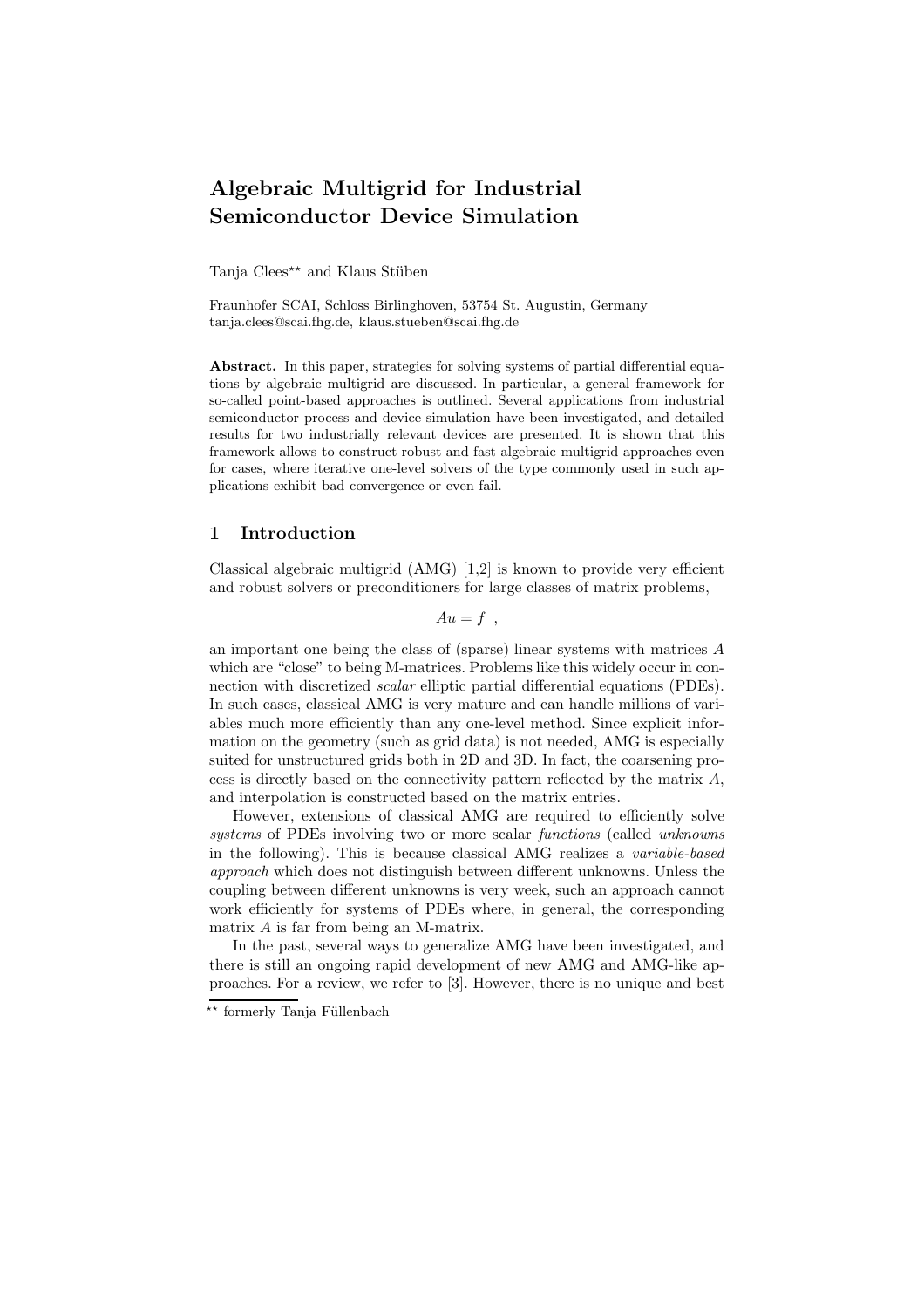approach yet. In fact, many problems cannot be tackled at all yet. All approaches seem to have their range of applicability but all of them may fail to be efficient in certain other applications. In this paper, the focus is on extensions of AMG which are direct generalizations of the classical approach.

We first want to recall a rather popular AMG approach to solve systems of PDEs, the so-called *unknown-based approach*, which is very similar to the variable-based approach except that all unknowns are treated separately. To be more specific, let us assume the variables to be ordered by unknowns, that is,  $Au = f$  has the form

$$
\begin{bmatrix} A_{[1,1]} & \cdots & A_{[1,n_u]} \\ \vdots & \ddots & \vdots \\ A_{[n_u,1]} & \cdots & A_{[n_u,n_u]} \end{bmatrix} \begin{bmatrix} u_{[1]} \\ \vdots \\ u_{[n_u]} \end{bmatrix} = \begin{bmatrix} f_{[1]} \\ \vdots \\ f_{[n_u]} \end{bmatrix}
$$
 (1)

where  $n_u > 1$  denotes the number of unknowns of the given system of PDEs.  $u_{[n]}$  denotes the vector of variables corresponding to the *n*-th unknown, and the matrices  $A_{[n,m]}$  reflect the couplings between the *n*-th and the *m*-th unknown. Using this notation, coarsening the set of variables which correspond to the n-th unknown is strictly based on the connectivity structure reflected by the submatrix  $A_{[n,n]}$ , and interpolation is based on the corresponding matrix entries. In particular, interpolation to any variable  $i$  involves only coarse-level variables corresponding to the same unknown as  $i$ . The Galerkin matrices, however, are usually computed w.r.t. all unknowns.

This unknown-based approach has been proposed already in the very early papers on AMG (see [1]). It is certainly the simplest approach for solving PDE systems. By now a lot of experience has been gained with this approach which, in practice, works quite efficiently for many applications. Compared to the variable-based approach, the only additional information required is information about the correspondence between variables and unknowns. The unknown-based approach is mainly used for applications where the diagonal matrix blocks  $A_{[n,n]}$  are close to being M-matrices. The essential additional condition for the approach to work is that smoothing the individual equations is sufficient to cause the resulting error to be smooth separately for each unknown. One advantage of this approach is that it can easily cope with anisotropies which are different between the different unknowns. Another advantage is that unknowns can virtually be distributed arbitrarily across mesh points. However, this approach will become inefficient, for instance, if the coupling between different unknowns is too strong.

In this paper, we focus on applications for which classical (variable-based) AMG [1,2] and also the unknown-based approach do not work. In particular, in Section 2, we outline a flexible framework for constructing new, "pointbased" AMG approaches to solve various types of PDE systems. In contrast to the unknown-based approach, a point-based approach operates (i.e. coarsens and interpolates) on the level of points rather than variables. Recent results for industrial applications in semiconductor device simulation are presented in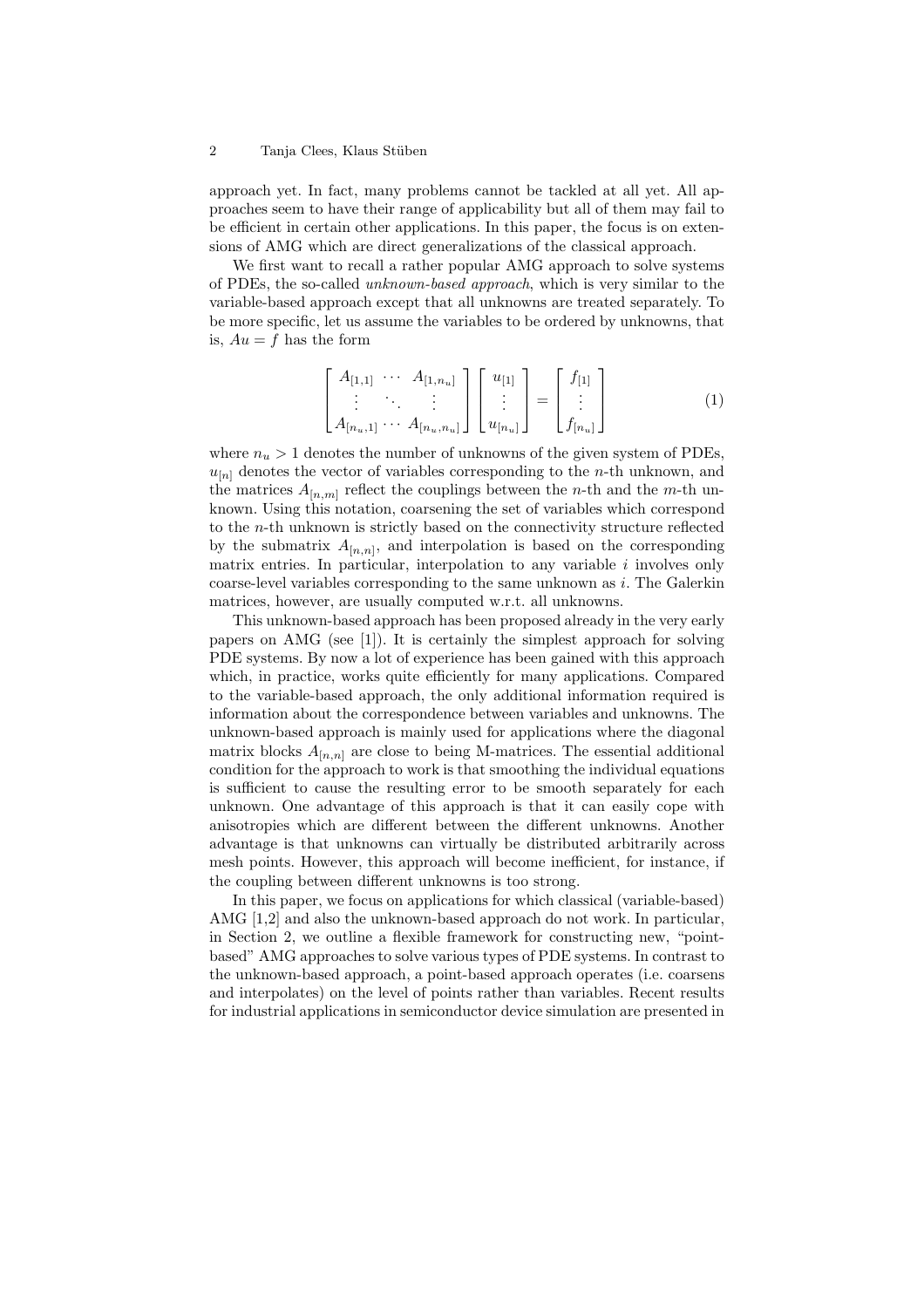Section 3, showing that suitable point-based AMG approaches yield efficient solution processes. These results are obtained by our code SAMG [4] which is a generalization - based on the framework mentioned before - of the (scalar) code RAMG described in detail in [2].

#### **2 A General Framework for Point-Based Approaches**

We talk about a *point-based approach* if, geometrically speaking, coarsening takes place on the level of grid points (rather than variables as before). The resulting hierarchy of grid points is then used for all unknowns, that is, each unknown is associated with the same hierarchy. (Note that this is different from the unknown-based approach where each unknown is associated with its own hierarchy.) Clearly, for any point-based approach, AMG needs additional information on the variable-to-point mapping. We assume corresponding information to be available to AMG.

**Remark:** Since we have the solution of PDEs in mind, we think of points as being real physical (grid) points in space. However, we want to point out that, from AMG's point of view, it is not important whether "points" really correspond to physical points. Instead, one may think of the nodes of a graph representing the connectivity structure of A. Regarding a point-based approach, it is only relevant for AMG to know whether there are "blocks" of variables (corresponding to different unknowns) which may be treated (coarsened and interpolated) simultaneously.

#### **2.1 Primary Matrix**

The framework which we propose allows for many different types of pointbased approaches, and it depends on the concrete class of applications which of these possible approaches is meaningful. The idea which is common to all these approaches is that the (point) coarsening (i.e. splitting) process is performed based on some auxiliary (sparse)  $(n_p \times n_p)$ -matrix  $P = (p_{kl})$ , called the *primary matrix*, with  $n_p$  denoting the number of points. The resulting hierarchy of points is then assigned to all unknowns. For this process to make sense, the primary matrix employed should reflect the physical connectivity (the general structure as well as the strength of connections) of neighboring variables reasonably well, *simultaneously for all unknowns*.

A special point-based approach, sometimes called "block approach", has already been introduced in the very early paper [1] and has been further investigated, for instance, in [6]. To be more specific, we assume the variables to be ordered pointwise, that is,  $Au = f$  has the form

$$
\begin{bmatrix}\nA_{(1,1)} & \cdots & A_{(1,n_p)} \\
\vdots & \ddots & \vdots \\
A_{(n_p,1)} & \cdots & A_{(n_p,n_p)}\n\end{bmatrix}\n\begin{bmatrix}\nu_{(1)} \\
\vdots \\
u_{(n_p)}\n\end{bmatrix} =\n\begin{bmatrix}\nf_{(1)} \\
\vdots \\
f_{(n_p)}\n\end{bmatrix},
$$
\n(2)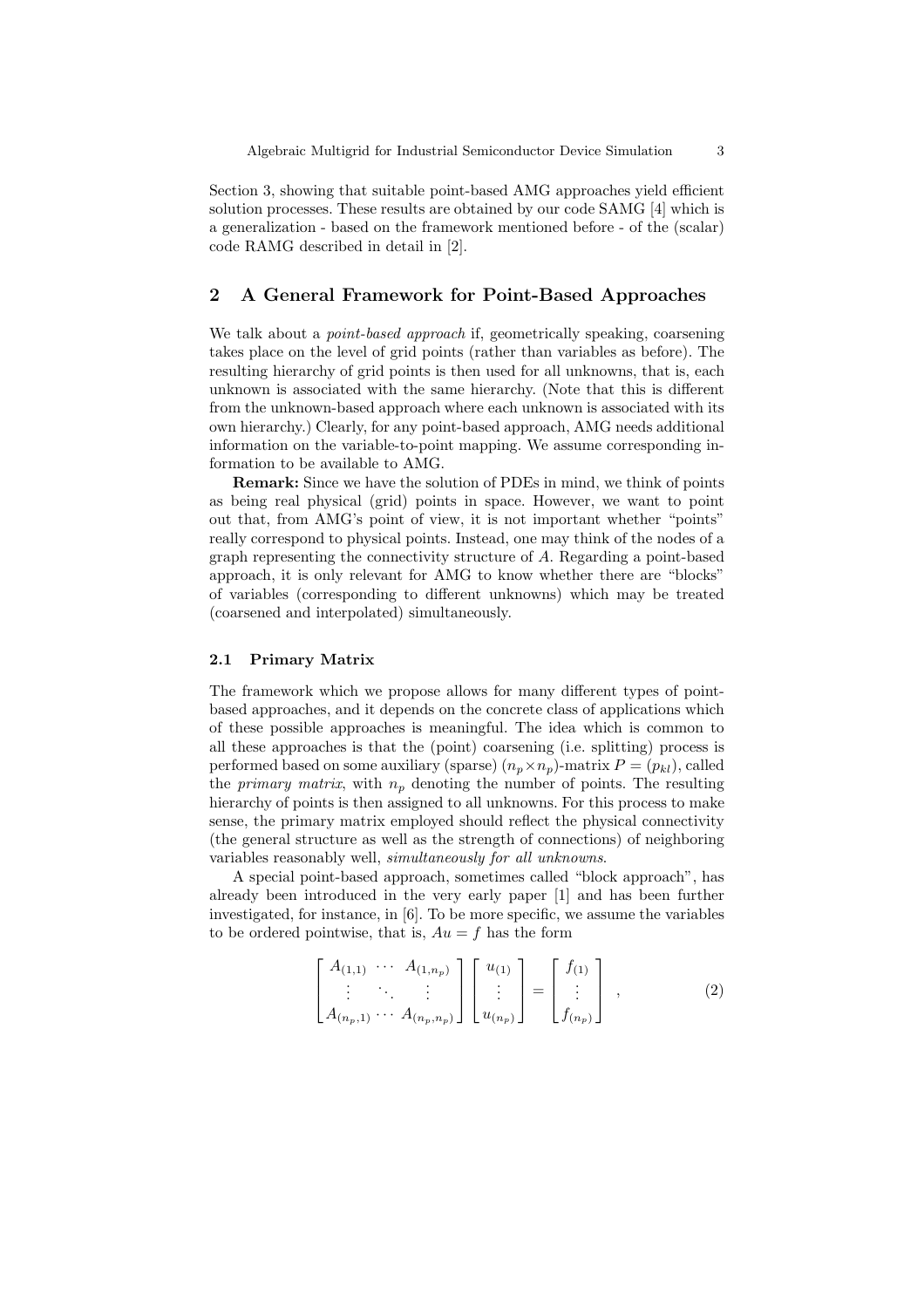where  $u_{(k)}$  denotes the "block" of variables located at point k and the  $A_{(k,l)}$ represents the "block coupling" between  $u_{(k)}$  and  $u_{(l)}$ . If all unknowns are defined at all points, the  $A_{(k,l)}$  are  $(n_u \times n_u)$ -matrices. Generally, however, they can be smaller and are not necessarily square.

Block coarsening corresponds to defining the primary matrix  $P$  by

$$
p_{kl} = -||A_{(k,l)}|| \quad (k \neq l) \quad \text{and} \quad p_{kk} = -\sum_{l \neq k} p_{kl} \tag{3}
$$

with  $\|.\|$  denoting a suitable norm. Various different norms have been considered in practice, including the maximum, Schur and row sum norm. For the applications considered in Section 3.2, the performance of the employed point-based approach was not sensitively influenced by the concrete choice of the norm. However, in general, it depends on the application (whether block coarsening is meaningful and) which norm is most suitable.

**Remark:** In (3),  $p_{kk}$  has been selected to enforce P to become weakly diagonally dominant. Although this is very natural, it is not really necessary, and there are other choices of  $p_{kk}$  which may be advantageous. For instance, the setting  $p_{kk} = ||A_{(k,k)}||$  takes also the "size" of the diagonal blocks  $A_{(k,k)}$ into account. Sometimes this setting has advantages, for instance, if the matrix  $P$  is not only used for the coarsening but also for constructing the interpolation (see next section). However, as far as we have seen for applications of the type discussed in Section 3.2, the performance of the resulting AMG approach does not sensitively depend on the concrete choice of  $p_{kk}$ .

Depending on the type of application, there are many other possibilities for defining a primary matrix. Often, this can be done automatically as part of AMG's setup phase. In other cases, it may be better to let the user of AMG provide a reasonable matrix himself, based on his knowledge of the underlying physics of the given problem. In all cases, a primary matrix can usually be interpreted as describing the connectivity structure of some (auxiliary) scalar *primary unknown*. Clearly, the primary unknown should represent the connectivity structure of all "real" unknowns in the given system of PDEs reasonably well.

For instance, in simple cases, one may select  $P = A_{[n,n]}$  with n being one of the unknowns of the given system of PDEs. Whether or not this makes sense, depends on the application, in particular, whether the connectivity structure of the  $n$ -th unknown is also representative for the other unknowns. Another situation arises if the given problem is isotropic by nature, and anisotropies of the corresponding discretized problem are only due to nonuniform mesh spacings. In such cases, a simple primary matrix might be given by a discretization of the Laplace operator. One can also imagine cases where it makes sense to provide a primary matrix based on some natural physical quantity for which there is no reasonable equation contained in the original system of PDEs, an example being the pressure in the context of the Navier-Stokes equations.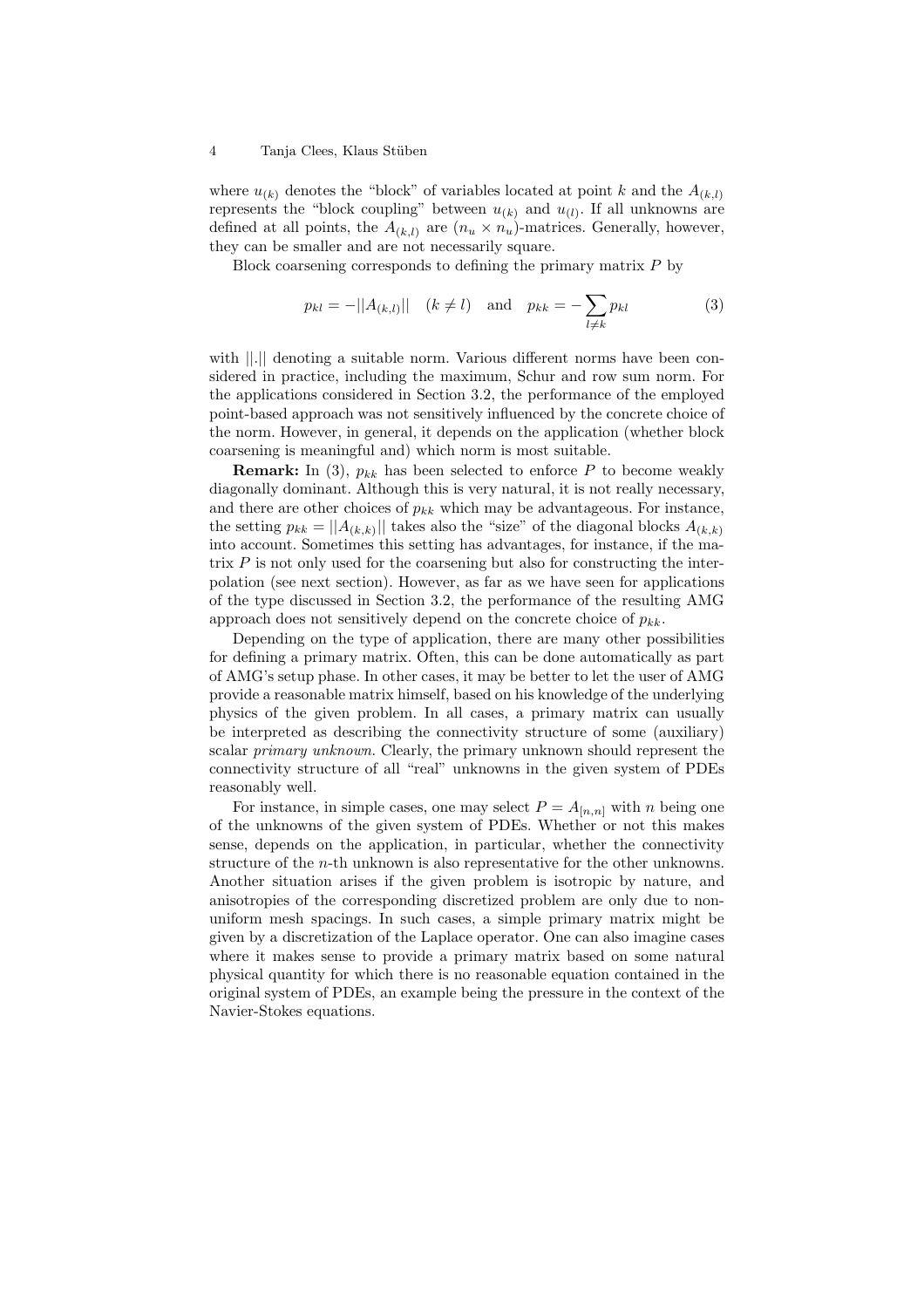The original AMG did not exploit any geometric information on the given problem. In many PDE applications, this unnecessarily limits the possibilities for an efficient coarsening and interpolation. As a matter of fact, geometric information such as the coordinates of grid points, is usually available and can be exploited in AMG's setup phase. Note that this does not restrict the generality of the grid shape in any respect. If we assume coordinates to be known, P can easily (and automatically) be defined based on distances of points, leading to coarsening processes which are closely related to geometric coarsening. The most simple definition would be

$$
p_{kl} = -1/\delta_{kl}^2 \quad (k \neq l) \quad \text{and} \quad p_{kk} = -\sum_{l \neq k} p_{kl} \tag{4}
$$

where  $\delta_{kl}$  denotes the distance between points k and l.

**Remark:** Since P has to be sparse, only points in small neighborhoods corresponding to the non-zero pattern of  $A$  - are taken into account in  $(4)$ .

Clearly, since (4) merely relies on distances, settings of this type are only meaningful if anisotropies of the discrete problem are due to non-uniform mesh spacings but not due to anisotropic properties of the continuous problem itself. A coordinates-based P "mimics" a discrete Laplacian here (see above).

Reaction-diffusion systems occurring in semiconductor process simulation have been investigated in [5] as an exemplary class of applications for which the previous, geometrically oriented coarsening process leads to very efficient point-based approaches. Such applications essentially correspond to a superposition of a diffusion system and strong chemical reaction terms. It turns out that the reaction terms are treated efficiently by the smoothing process, so that AMG's coarsening process should essentially be driven by the diffusion part. Since the given matrix A involves both reaction and diffusion terms, and since their influences cannot be separated on the matrix level any more, a coarsening process based on (4) can be regarded as a way to "filter out" the influence of the chemical reactions.

#### **2.2 Interpolation**

The main purpose of a primary matrix is the definition of an AMG hierarchy in terms of a nested sequence of points. In addition to the (recursive) coarsening process, also interpolation operators have to be constructed recursively. In practice, there are various possibilities to generalize the interpolation approaches used in classical AMG.

First, the use of *block interpolation* seems most natural, in particular, if P is defined according to (3). That is, formulas to interpolate the error  $e_{(k)}$ at a point  $k$  are constructed by approximating the block equations

$$
e_{(k)} = -A_{(k,k)}^{-1} \sum_{l \neq k} A_{(k,l)} e_{(l)}
$$
(5)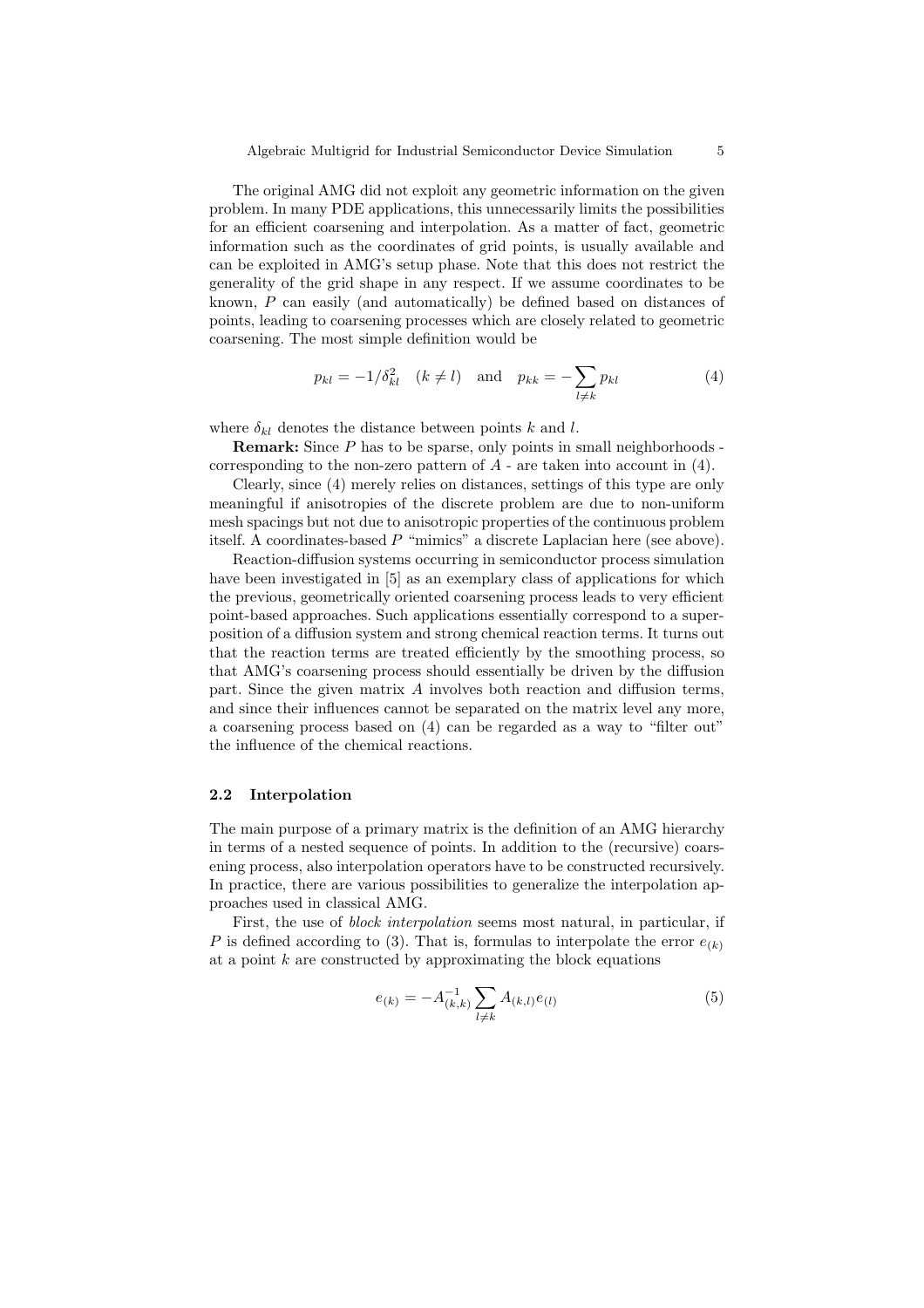in a way which is analogous to the classical, variable-wise approaches to define the interpolation. This idea has already been outlined in [1]. In [6,7], direct analoga of the classical *direct* and *standard* interpolation formulas (see [2]) are discussed.

Generally, *direct* analoga of the classical interpolation formulas (described in [1,2]) are obtained by replacing scalar matrix entries by block-coupling matrices  $A_{(k,l)}$ . All resulting formulas involve in particular inverses of (sums of) block-coupling matrices. Since, in general, it cannot be assumed that these inverses exist, such block interpolation formulas are not robust enough without modification. One possibility to overcome this disadvantage is the replacement of "critical inverses" by inverses of suitable regular diagonal matrices.

In any case, however, the construction of a block interpolation is computationally very expensive. In practice, much simpler types of interpolation often lead to more efficient AMG processes. Thus, besides block interpolations (with modification), we consider (variable-wise defined) interpolation formulas which are either

- **–** separate for each unknown ("u-interpolation") or
- **–** the same for each unknown ("s-interpolation").

Typical ways to define the interpolation *weights* are based on entries in the original matrix A, based on distances and/or positions of points, or based on entries in the primary matrix  $P$ . We cannot go into further details here but just want to mention that classical interpolation schemes, as described in [2], such as *direct*, *standard* or *multi-pass interpolation*, can be generalized to this setting in a straightforward way. Also the concept of *aggressive coarsening* carries over. For more details, see [4].

**Remark:** To derive cheaper formulas, another possibility would be the replacement of *all* matrices  $A_{(k,l)}$  by their diagonals  $D_{(k,l)}$  in block interpolation schemes, as done in [6,7]. The emerging interpolations resemble variable-wise defined formulas again.

# **3 Industrial Semiconductor Device Simulation**

The general framework outlined in Section 2 formally allows the definition of various concrete algorithms. It seems clear that there exists no unique AMG procedure which will work satisfactorily for all systems of PDEs. Instead, major work consists in developing concrete algorithms separately for certain classes of industrial applications. In this section, we consider the application of point-based AMG to semiconductor device simulation.

Semiconductor process and device simulation aim at the approximative computation of the final shape and doping profile of a semiconductor device and its electrodynamic behavior, respectively. Due to the complexity of the models and grids used, industrial semiconductor simulation is increasingly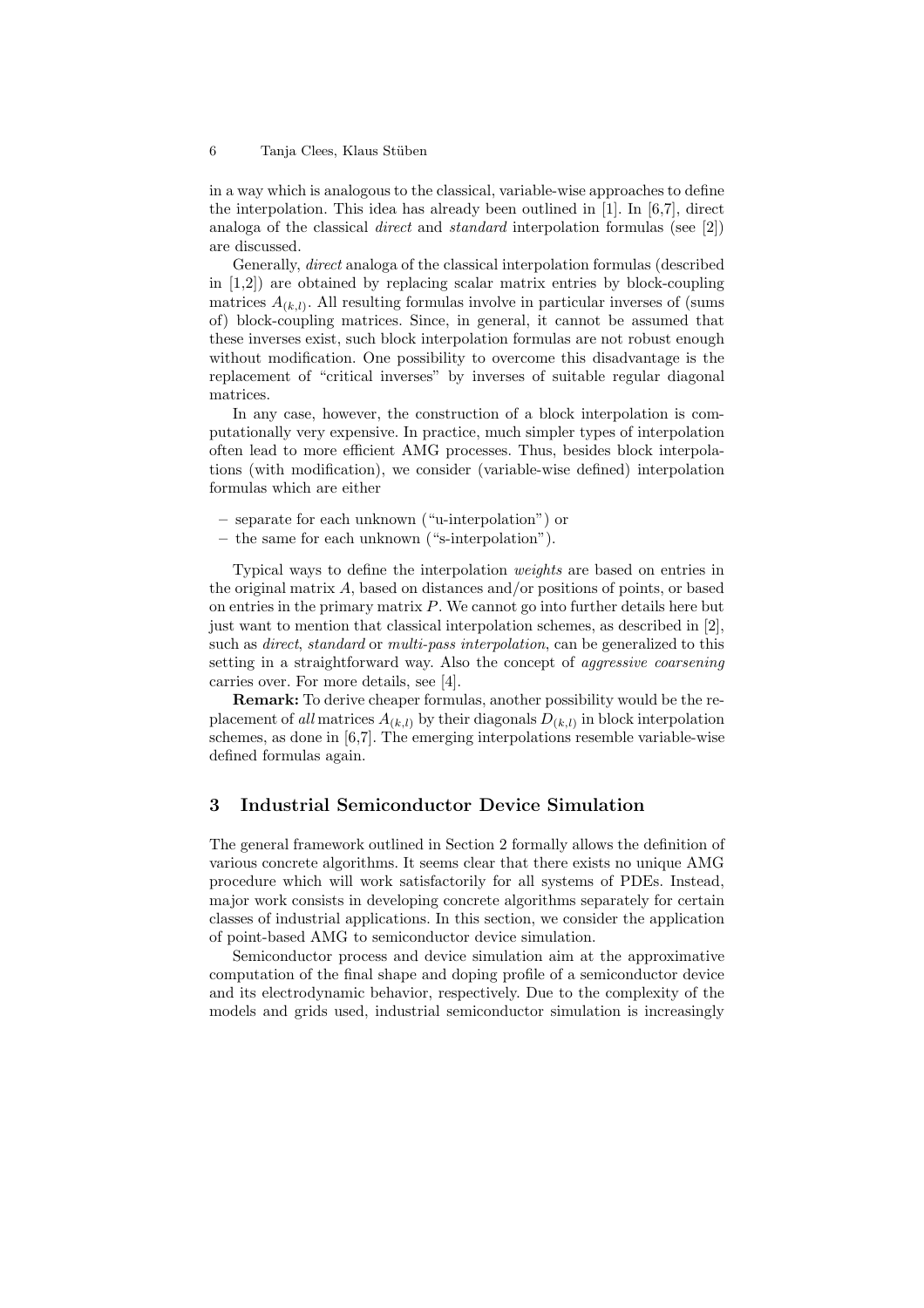recognized as an important and challenging area. Occurring PDE systems include *stress governing* and *reaction-diffusion equations* in process simulation and *drift-diffusion equations* in device simulation, all of which exhibit different numerical difficulties. That straightforward unknown-based AMG is suitable to speed up stress simulations has already been shown in [8]. For reaction-diffusion and drift-diffusion equations, the situation is considerably more complicated. For occurring matrices, classical iterative one-level solvers converge only slowly or even break down, classical (variable-based) AMG usually diverges, and also straightforward unknown-based AMG is not sufficient any more. In contrast to this, suitable point-based AMG approaches, accelerated by BiCGstab or GMRes, can cause remarkable speedups. For exemplary matrices arising from reaction-diffusion systems, this has already been discussed in [5]. Also some promising preliminary results for drift-diffusion systems have been presented there. In the following, we want to discuss the application of point-based AMG approaches to drift-diffusion systems in more detail.

#### **3.1 Drift-Diffusion Systems**

The most important results of a device simulation, at least from an engineer's point of view, are *current-voltage characteristics* (*IV-characteristics*) of the device considered. IV-characteristics reflect the dependence of (global) currents on voltages applied to contacts of the device. Currents can be computed from the electrostatic potential  $\psi$  and the electron and hole carrier concentrations  $n$  and  $p$  (which can be regarded as "intermediate" results of a device simulation).

There exists an extended hierarchy of semiconductor models (see [9]), ranging from quasi-hydrodynamic to kinetic and classical to quantum models. The simplest quasi-hydrodynamic model is the standard drift-diffusion system. Compared to more involved models, this simple model might provide less accurate local potentials and concentrations, but often predicts (current densities and) global quantities sufficiently accurately with much less computational effort. Because of this, the standard drift-diffusion system is of highest relevance for industrial simulation and will be considered in the following.

**The Stationary Drift-Diffusion System.** In an industrial environment, possible steady states of the devices sufficiently long after switching processes are typically investigated. For this purpose, a stationary driftdiffusion system consisting of so-called basic semiconductor equations has to be solved for the electrostatic potential  $\psi$  and the electron and hole carrier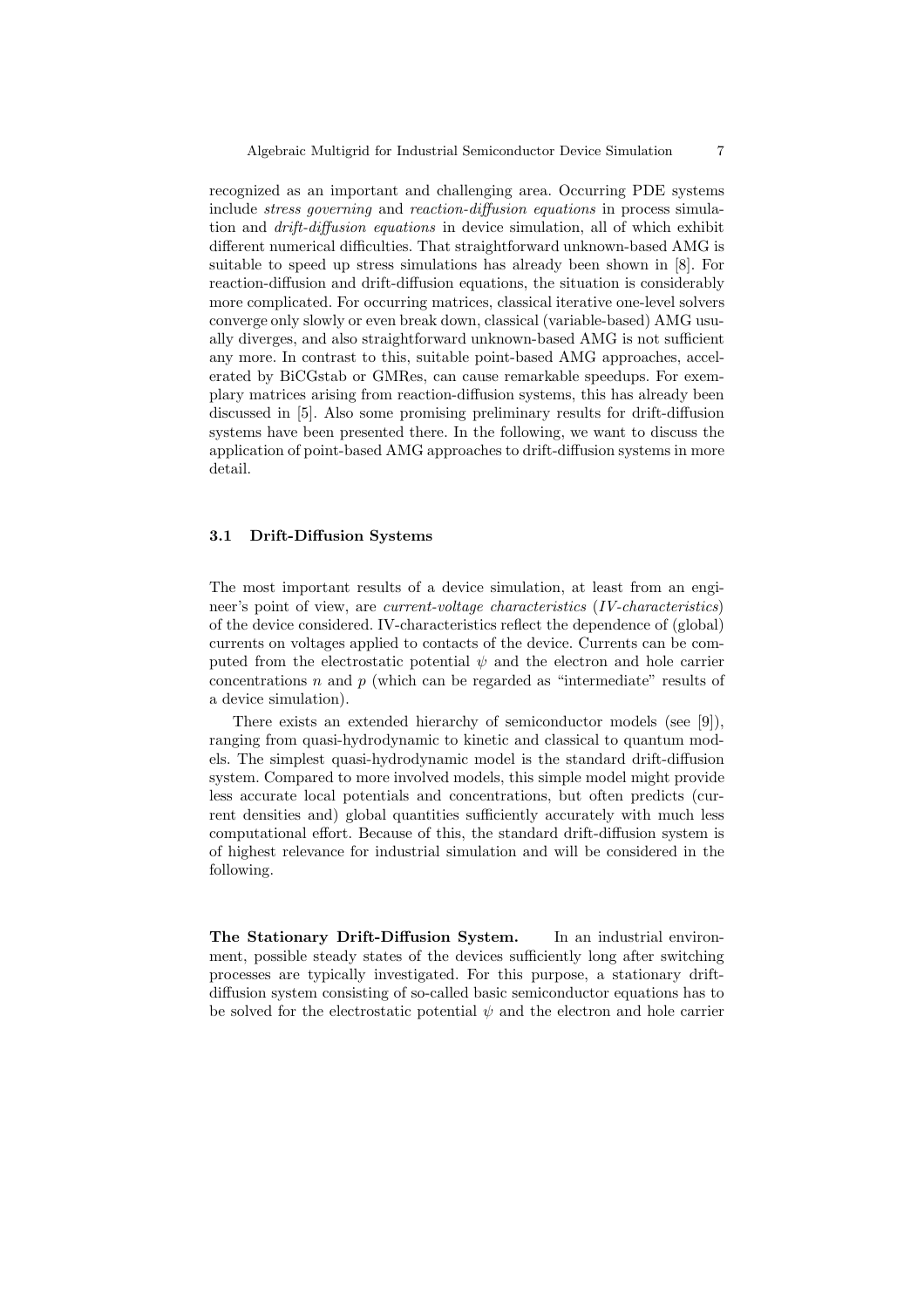concentrations  $n$  and  $p$ :

$$
-\nabla \cdot (\epsilon_{\Sigma} \nabla \psi) + q(n - p - C) = 0
$$
 Poisson(-type) equation, (6)  
-
$$
-\nabla \cdot J_n + qR(\psi, n, p) = 0
$$
 electron continuity equation, (7)

$$
\nabla \cdot J_p + qR(\psi, n, p) = 0
$$
 hole continuity equation, (8)

where  $J_n$  and  $J_p$  are the electron and hole current densities, respectively,

$$
J_n = -q(\mu_n n \nabla \psi - D_n \nabla n)
$$
 *electron current relation,* (9)

$$
J_p = -q(\mu_p p \nabla \psi + D_p \nabla p)
$$
 hole current relation. (10)

 $\epsilon_{\Sigma}$  denotes the permittivity, q the elementary charge,  $C = C(x)$  the net impurity concentration (i.e. the doping profile),  $R = R_p(\psi, n, p, ...)$  the recombination-generation term,  $\mu_n = \mu_n(x, \nabla \psi, ...) > 0$  and  $\mu_p = \mu_p(x, \nabla \psi, ...) > 0$ the electron and hole mobilities, respectively,  $D_n > 0$  and  $D_p > 0$  the electron and hole diffusivities, respectively (for which Einstein's relations  $D_n = \frac{k_B T}{q} \mu_n$  and  $D_p = \frac{k_B T}{q} \mu_p$  are usually assumed to hold),  $k_B$  the Boltzmann constant and  $T$  the device temperature. All of these quantities are assumed to be given, in general as functions.

By inserting (9) and (10) into equations (7) and (8), respectively, and multiplying the resulting equations by  $1/q$ , we obtain the following secondorder (elliptic) partial differential equations for  $\psi$ , n and p:

$$
-\nabla \cdot (\epsilon_{\Sigma} \nabla \psi) + q(n - p - C) = 0 , \qquad (11)
$$

$$
-\nabla \cdot (D_n \nabla n - \mu_n n \nabla \psi) + R = 0 , \qquad (12)
$$

$$
-\nabla \cdot (D_p \nabla p + \mu_p p \nabla \psi) + R = 0 . \qquad (13)
$$

Generally, the complete simulation domain  $\Lambda \subset \mathbb{R}$  ( $d = 2$  or 3) consists of two parts,  $\Lambda = \Sigma \cup \Omega$ . The first part,  $\Sigma$ , represents the union of all material regions where the above described coupled system of stationary semiconductor equations holds. This is typically the case in the semiconductor regions (often doped silicon, the wafer). The second part,  $\Omega$ , is defined to be the union of regions for which it is assumed that (nearly) no charge carrier currents can occur as, for instance, in insulating regions. In  $\Omega$ , the above PDE system (11)-(13) degenerates to the Laplace equation,

$$
-\nabla \cdot (\epsilon_{\Omega} \nabla \psi) = 0 \quad \text{in } \Omega \quad , \tag{14}
$$

where  $\epsilon_{\Omega}$  represents the permittivity of the corresponding material layers. For example in case of a MOSFET (a metal oxide semiconductor field effect transistor),  $\Omega$  represents the gate oxide. Here, the interface between  $\Sigma$  and  $\Omega$  is the semiconductor/oxide-interface.  $\Omega$  may also be empty, as in case of a diode.

An n-domain (or n-doped region) is defined to be a subdomain of  $\Sigma$  in which  $C(x) > 0$  holds. Analogously, a p-domain (or p-doped region) is defined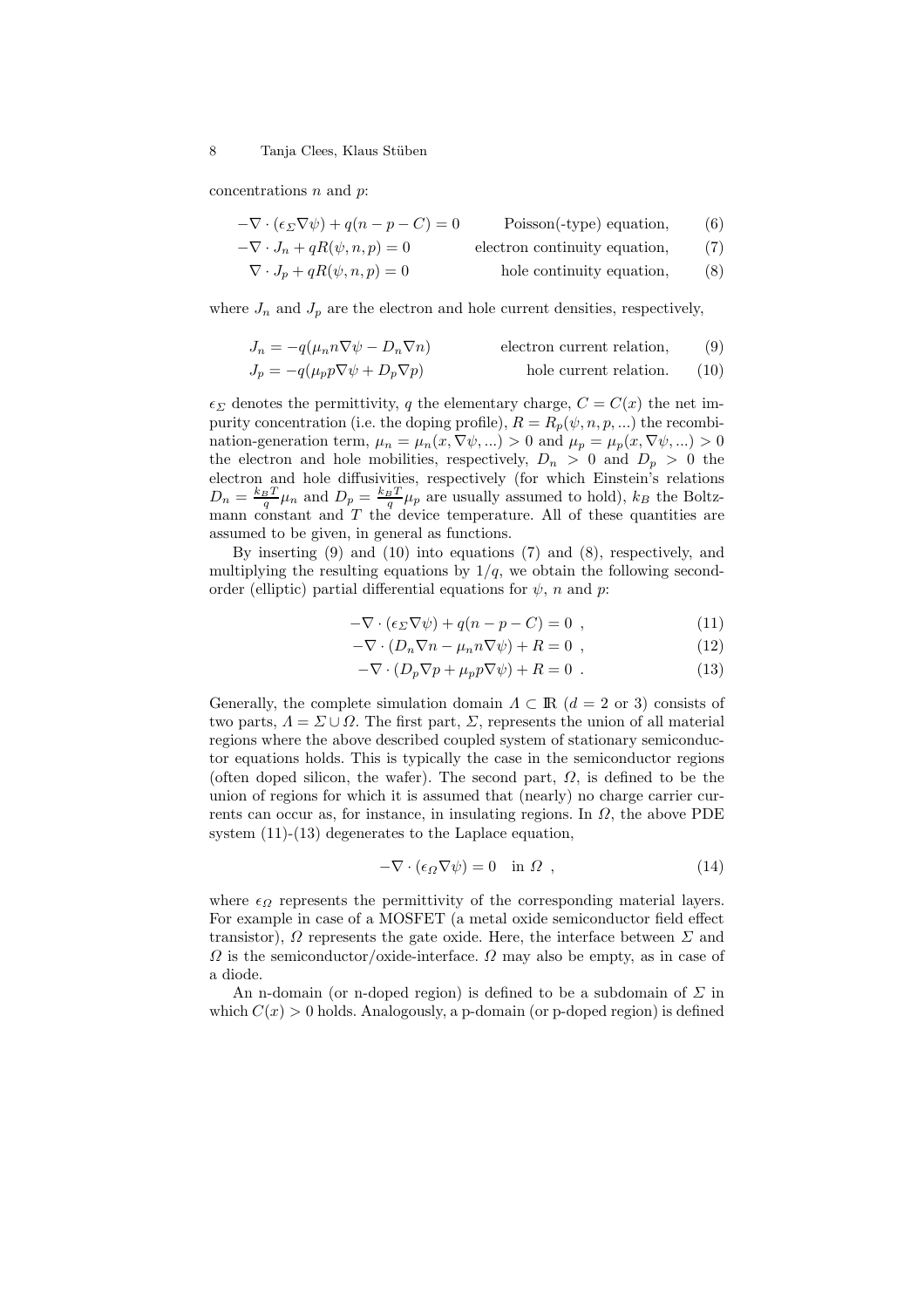to be a subdomain in which  $C(x) < 0$  holds. The interface between an nand an adjacent p-domain is called pn-junction. Such adjacent pn-domains, forming local diodes, determine the modes of operation of a device to a large extent.

The boundary of  $\Lambda$  can be split into two disjoint parts,  $\partial \Lambda = \partial \Lambda_p \dot{\cup} \partial \Lambda_a$ .  $\partial\Lambda_p$  represents those parts of  $\partial\Lambda$  which correspond to real "physical" boundary segments, i.e. interfaces to insulating material and contacts.  $\partial A_a$  consists of artificial boundary segments, which are introduced, for example, to reduce the simulation domain and to obtain a "self-contained" device, i.e. to separate it from adjacent devices, if it is embedded in an integrated circuit. Different types of boundary and interface conditions are prescribed on different parts of  $\partial\Lambda$  and the interfaces between  $\Sigma$  and  $\Omega$ , depending on the physical properties of the neighboring material and the type of contacts (see [10], for instance).

The simplified sketch in Fig. 1 illustrates the simulation domain  $\Lambda$  in case of an n-MOSFET. In particular,  $\Sigma$ ,  $\Omega$ , the *n*-domains (source and drain), the p-domain, the physical boundaries (i.e. the contacts to source and drain and the gate contact) and interfaces to isolating material (other than  $\Omega$ ), the artificial boundaries and the interface between  $\Sigma$  and  $\Omega$  are shown.



**Fig. 1.** Simplified sketch of the simulation domain <sup>Λ</sup> in case of an n-MOSFET. Depicted are  $\Sigma$ ,  $\Omega$ , the p-domain, the two n-domains (source and drain), isolating material (grey) (other than the gate oxide  $\Omega$ ), the contacts (red) and the artificial boundaries (green).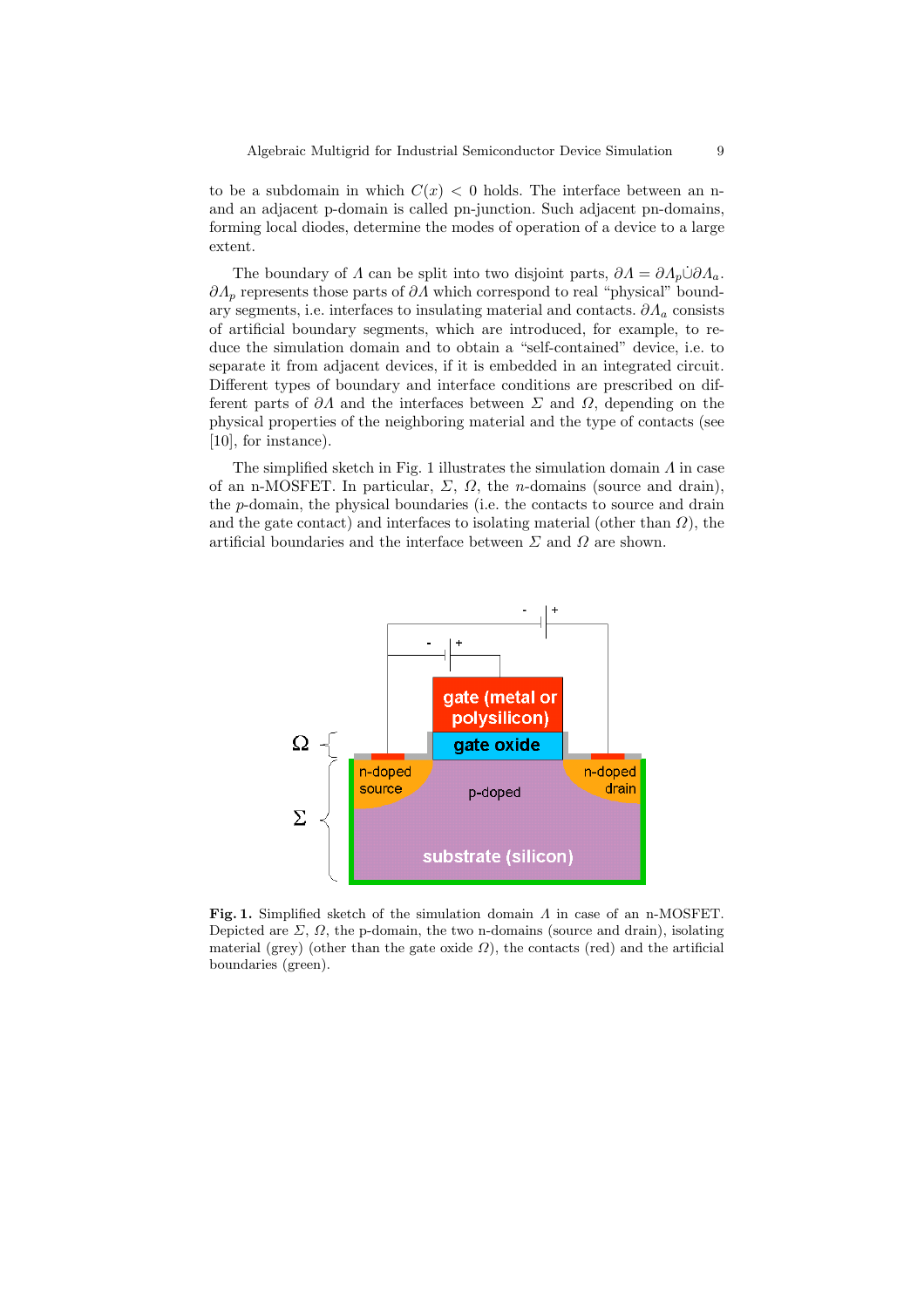**Layer Behavior and Conditioning.** A detailed description of the basic semiconductor equations and their mathematical analysis can be found in [9– 11], for instance. We just want to summarize some critical aspects.

It is well-known that  $\psi$ , n and p are very different in magnitude and show layer behavior. In order to analyze this behavior, one usually scales the system  $(11)$  -  $(13)$  by so-called "singular perturbation scaling" factors (see [11]). If we denote the scaled quantities by the same symbols as the original ones, equations (12) and (13) keep their form but (11) transforms into

$$
\lambda^2 \Delta \psi - (n - p - C) = 0 \tag{15}
$$

with  $\lambda^2$  being a very small constant. As a consequence, this formulation reveals the singular perturbation character of the system. By a singular perturbation analysis, it can be shown that layers occur at pn-junctions, semiconductor/oxide interfaces and so-called Schottky contacts (in reconciliation with physics and numerical results). Outside of these regions,  $\psi$ , n and p are moderately varying functions.

A further analysis of (11) - (13) yields statements on the conditioning of these three equations. At least for moderate applied bias (e.g. a moderately large voltage applied to one of the contacts), the Poisson equation (11) is well-conditioned with respect to  $\psi$ . The electron continuity equation (12) (the hole continuity equation (13)) is well-conditioned with respect to n  $(p)$ only if every n- and p-domain has a contact. However, if an n- or p-domain has no contact (a so-called floating region), the continuity equation for the majority carrier concentration of this region is ill-conditioned. The errors might be amplified by a factor of  $O(\lambda^{-4})$  and, therefore, floating regions can produce great numerical difficulties in computing carrier concentrations. An industrially very important example for a floating region is the channel domain in a device (e.g. a FinFET) fabricated by silicon-on-insulator (SOI) technology. Since SOI is one of the standard technologies nowadays, such problematic floating regions occur quite often in device simulation.

**Discretization and Linearization.** While the discretization of the Poisson(-type) equation (11) is straightforward, the discretization of the continuity equations, which can be characterized as special diffusion-convectionreaction equations, is crucial for an efficient solution of the drift-diffusion system. In practice, the system is discretized by a box method (BM) on (nearly perfect) Delaunay meshes. To gain stability, a special purpose discretization approach, the so-called Scharfetter-Gummel (SG) approach (see also [11]), is used to discretize the continuity equations.

The SG-BM scheme can be outlined as follows. We start with the assumption that, along mesh edges, the mobilities  $\mu_n$  and  $\mu_p$  are constant, and the electrostatic potential  $\psi$  behaves as a linear function. Approximations of  $J_n$  and  $J_p$  can then be obtained by solving a one-dimensional boundary value problem. This leads to an exponentially fitted scheme for the current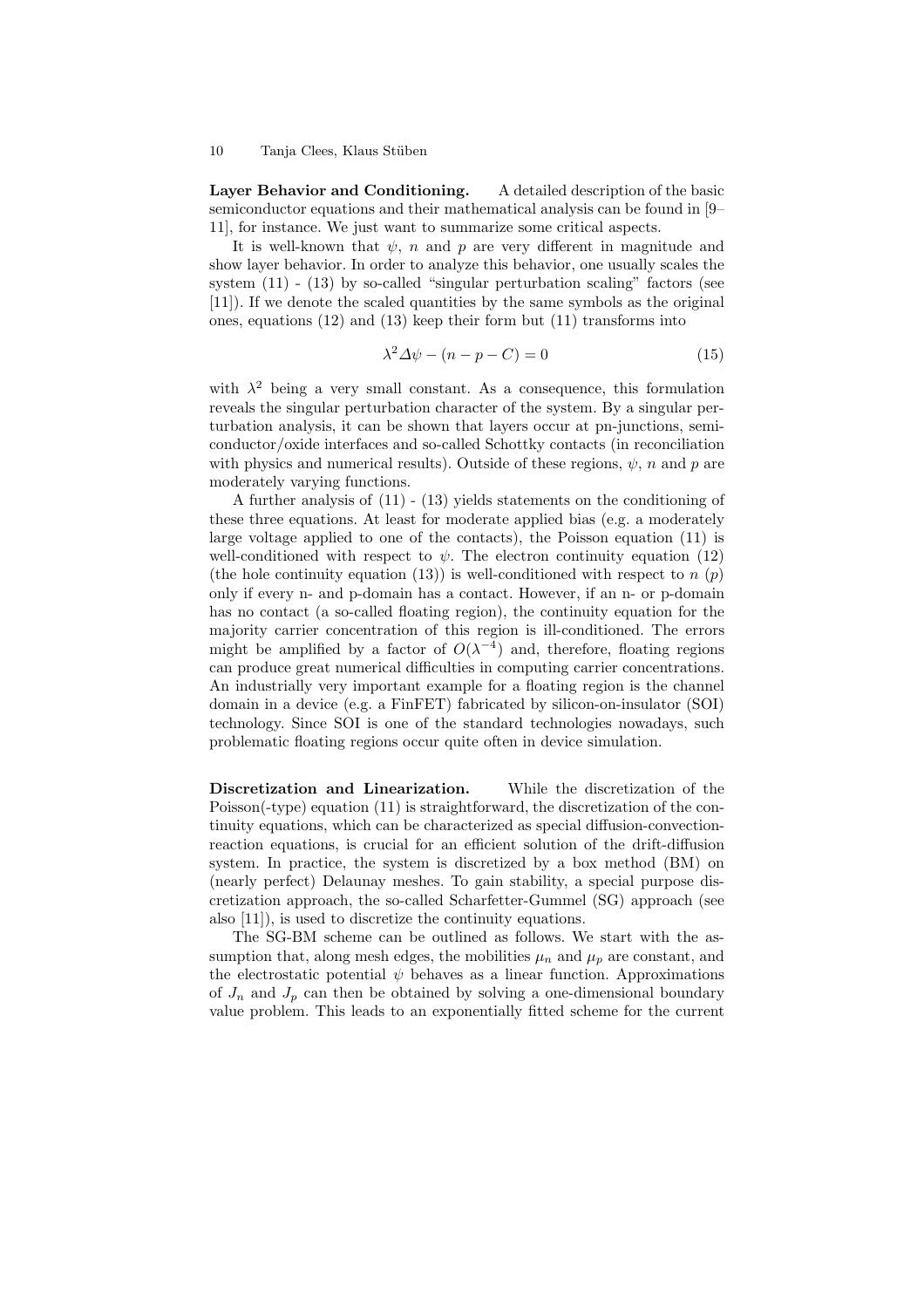relations. The emerging approximations of the edge current densities are employed to obtain the final discretization of the continuity equations (for more details on the SG-BM, see [12], for instance).

In commercial device simulators, the resulting highly nonlinear discrete system is typically linearized by a (modified) Newton method yielding a "fully coupled approach" regarding  $\psi$ , n, and p. As an alternative, the so-called Gummel iteration decouples the treatment of the individual equations of the full drift-diffusion system: one iteration step consists of solving Poisson's equation (11) for  $\psi$ , then solving the electron continuity equation (12) for n, and finally the hole continuity equation (13) for  $p$  (see [10], for example).

Since the discretized and linearized systems inherit the layer behavior and conditioning of the original equations, we have to expect layer behavior near pn-junctions, Schottky contacts and semiconductor/oxide interfaces and illconditioned continuity equations in floating regions. In spite of the fact that the original system  $(11)-(13)$  is usually scaled by DeMari factors (see [10]),  $\psi$ , *n*, *p* and their discrete analoga are still very different in magnitude.

Due to all these reasons, the arising drift-diffusion matrices are ill-conditioned and often nearly singular even if the underlying problem is far away from a possibly existing bifurcation point. As a consequence, this leads to great difficulties in solving the sequence of matrix equations efficiently. Due to this, the linear, iterative one-level solvers usually employed in industry today, namely ILU- (or ILUT-)preconditioned CGS or BiCGstab, exhibit an unsatisfactory performance in general. A promising possibility to obtain more robust and more efficient methods is the investigation of *hierarchical* approaches such as multigrid.

By now, linear multigrid methods have been developed only for solving the three individual partial differential equations arising during a Gummel( type) iteration. The most difficult part there is the solution of discretized and linearized continuity equations. For example, in [13], a geometric multigrid method for this type of equation was investigated and successfully applied to some examples on structured grids. In contrast to this, in this paper, we are interested in the solution of the matrix equations occurring in the fully coupled approach. This approach is typically used in modern (commercial) device simulators because it is often more favorable than a Gummel(-type) iteration. In summary, the matrices considered here arise from the fully coupled approach for drift-diffusion systems discretized by the SG-BM on unstructured grids.

In the next section it is demonstrated that a robust and rapidly converging point-based AMG method for the drift-diffusion matrices can be obtained using the framework described in Section 2. It should be noted that, due to our experience, classical (variable-based) [1,2] and unknown-based AMG methods are not robust enough for this kind of matrices. They often diverge and are therefore not discussed in the remainder of this paper.

**Remark:** In particular until the early nineties, the application of nonlinear geometric multigrid methods (full approximation schemes (FAS)) was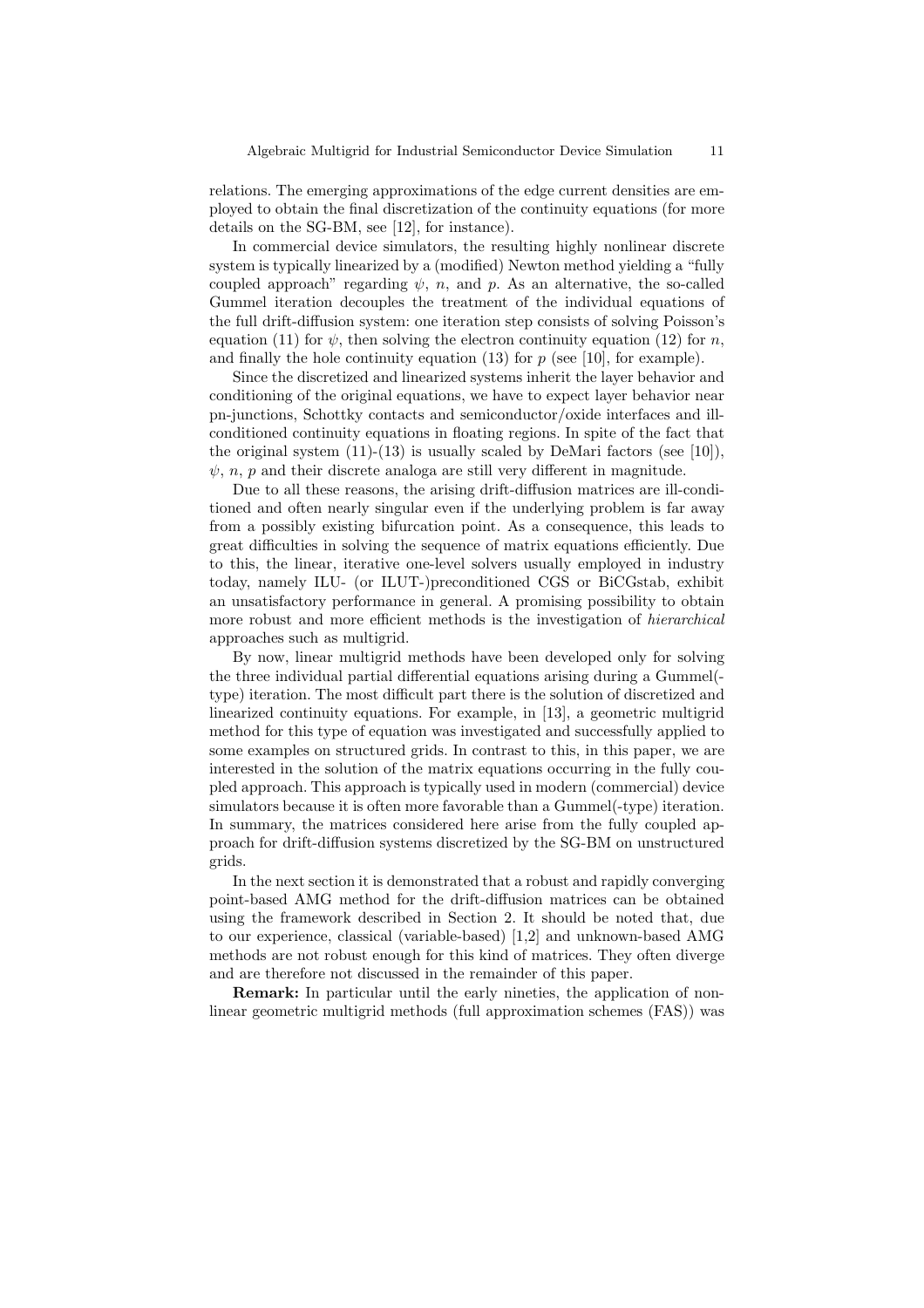investigated as a further approach to solve drift-diffusion systems (see the references given in [13]). These approaches do not carry over in a straightforward way to the more sophisticated models and unstructured grids used in modern commercial device simulators.

#### **3.2 Numerical Results**

According to the different modelling situations in the two parts  $\Sigma$  and  $\Omega$ of  $\Lambda$ , the finally resulting matrices,  $\Lambda$ , consist of two parts which are very different by nature. On the one hand, the part  $A_{\Omega}$  of A which corresponds to Laplace's equation (on  $\Omega$ ) does not pose problems. Since the submatrix describing the  $\psi$ -to- $\psi$  couplings is an M-matrix, and there are only a few couplings to n and p (namely across the interface to  $\Sigma$ ),  $A_{\Omega}$  is especially suited for AMG.

On the other hand, the system of PDEs given on  $\Sigma$  is tightly coupled. In particular, the corresponding part  $A_{\Sigma}$  of A is dominated by the couplings *to* the potential  $\psi$ . To be more specific<sup>1</sup>, either the submatrix  $A_{[2,1]}$  or  $A_{[3,1]}$  (of  $A_{\Sigma}$ ), depending on the majority carrier concentration, contains a significant part of the largest couplings (measured by absolute value).

Because of this tight coupling between the different PDEs in  $\Sigma$ , unknownbased AMG fails for such applications - although all diagonal block matrices  $A_{[n,n]}$   $(n = 1, \ldots, 3)$  are essentially M-matrices. Instead, it has turned out that point-based AMG (used as a preconditioner for BiCGstab) leads to a very robust approach if, for example, the following components are chosen:

- **–** ILU(0) as the smoother,
- **–** a primary matrix based on norms<sup>2</sup> (3),
- **–** an s-interpolation with weights being based on the entries of P.

Generally, to demonstrate the performance of AMG for a given device, it is not sufficient to look at its performance in solving just a few selected linear systems arising as part of a whole simulation. In fact, hundreds of linear systems have to be solved during a full simulation series, most of which have different properties. Consequently, to obtain a clear picture of the performance of AMG, one has to consider full simulation series.

In device simulators such a TAURUS [14], a simulation series for a given device consists of many individual simulations of drift-diffusion systems which differ, for example, in their respective boundary conditions. More precisely, each simulation run starts with the zero bias step, a step in which all voltages are set to zero. Afterwards, several *bias ramps* are applied to the device. For instance, Fig. 7 shows the sequence of bias ramps applied in case of a

<sup>&</sup>lt;sup>1</sup> assuming the unknowns  $\psi$ , *n* and *p* to be numbered 1,2 and 3, respectively.

<sup>2</sup> For all drift-diffusion systems tested by now, the performance of the resulting approach was neither sensitively influenced by the concrete choice of the norm nor the concrete choice of  $p_{kk}$  (see Section 2.1).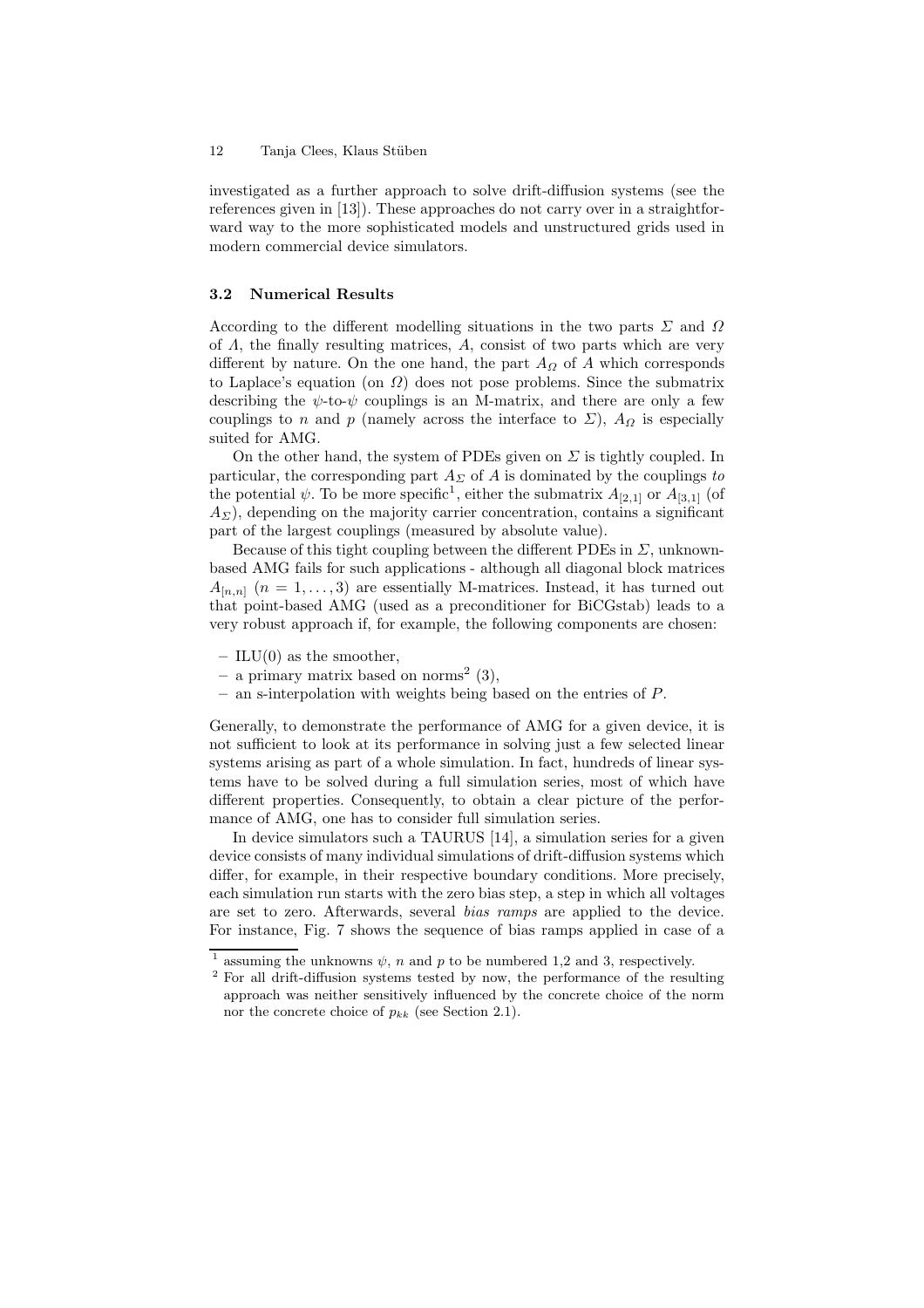particular FinFET device: In the first 21 simulation steps (the first ramp), the gate voltage is gradually increased from 0 to 1V, keeping the drain voltage fixed at 0.05V. During the next 10 bias steps (the second ramp), the gate voltage is fixed at 1V, and the drain voltage is increased step by step to a value of 1V. For each individual simulation step (i.e. for each applied bias) of such a series, a Newton process is employed to solve the discretized problem, and, within each Newton step, a few matrix solves are necessary. Therefore, during a whole simulation run, several hundred linear systems have to be solved. In (commercial) simulators such as TAURUS, sophisticated control mechanisms are integrated to detect and "repair" possibly occurring difficulties during the linear and nonlinear iterations. In the worst case, this means a bias step rejection and step size reduction.

In order to demonstrate the performance of AMG, we have replaced the iterative linear TAURUS solver (an ILU-CGS method) by SAMG. To demonstrate the effects of coarse-level corrections, we also compare the performance of AMG with that of the corresponding one-level method, i.e. the smoother ILU (both accelerated by BiCGstab).

Up to now, we have tested examples from several classes of industrially relevant semiconductor devices, including a diode, "conventional" MOSFETs<sup>3</sup>,  $STIs<sup>4</sup>$ , an EEPROM<sup>5</sup>, several FinFETs<sup>6</sup> and a power bipolar transistor (for general information about these devices, see [15,16], for instance).

In all these cases, the outlined AMG approach was able to solve the arising matrix equations efficiently (see also [5]). In the following, we will present detailed results for two exemplary cases, an EEPROM and a FinFET. Table 1 shows details on the concrete test cases and dimensions of the arising matrix problems. The layout and doping profile of the FinFET example is depicted in Fig. 2. The bias ramps for the EEPROM are depicted in Fig. 3, the ramps for the FinFET in Fig. 7. Each of the remaining graphs shows results (discussed below) for a simulation series. Note that the matrices arising during a full simulation series are always numbered consecutively in these graphs.

**Table 1.** Details on the device examples (dim: spatial dimension,  $n_{\Sigma}$ : number of regions in  $\Sigma$ ,  $n_{\Omega}$ : number of regions in  $\Omega$ ,  $n_p$ : number of points,  $n_v$ : number of variables,  $n_A$ : number of stored matrix elements  $(n_A \geq$  number of non-zeroes).

| Example dim $n_{\Sigma}$ $n_{\Omega}$ |      |                | $n_{\boldsymbol{n}}$ | $n_{v}$ | $n_A$                     |
|---------------------------------------|------|----------------|----------------------|---------|---------------------------|
| EEPROM 3D                             |      |                |                      |         | 9 10,493 15,415 310,361   |
| FinFET                                | -3D- | $\overline{2}$ |                      |         | 5 69,092 97,530 1,443,940 |

<sup>3</sup> metal oxide semiconductor field effect transistors.

<sup>4</sup> shallow trench isolated transistors.

<sup>5</sup> electrically erasable programmable read-only memory cell.

<sup>6</sup> double-gate MOSFET structures in which a thin, fin-shaped body is straddled by the gate forming two self-aligned channels that run along the sides of the fin.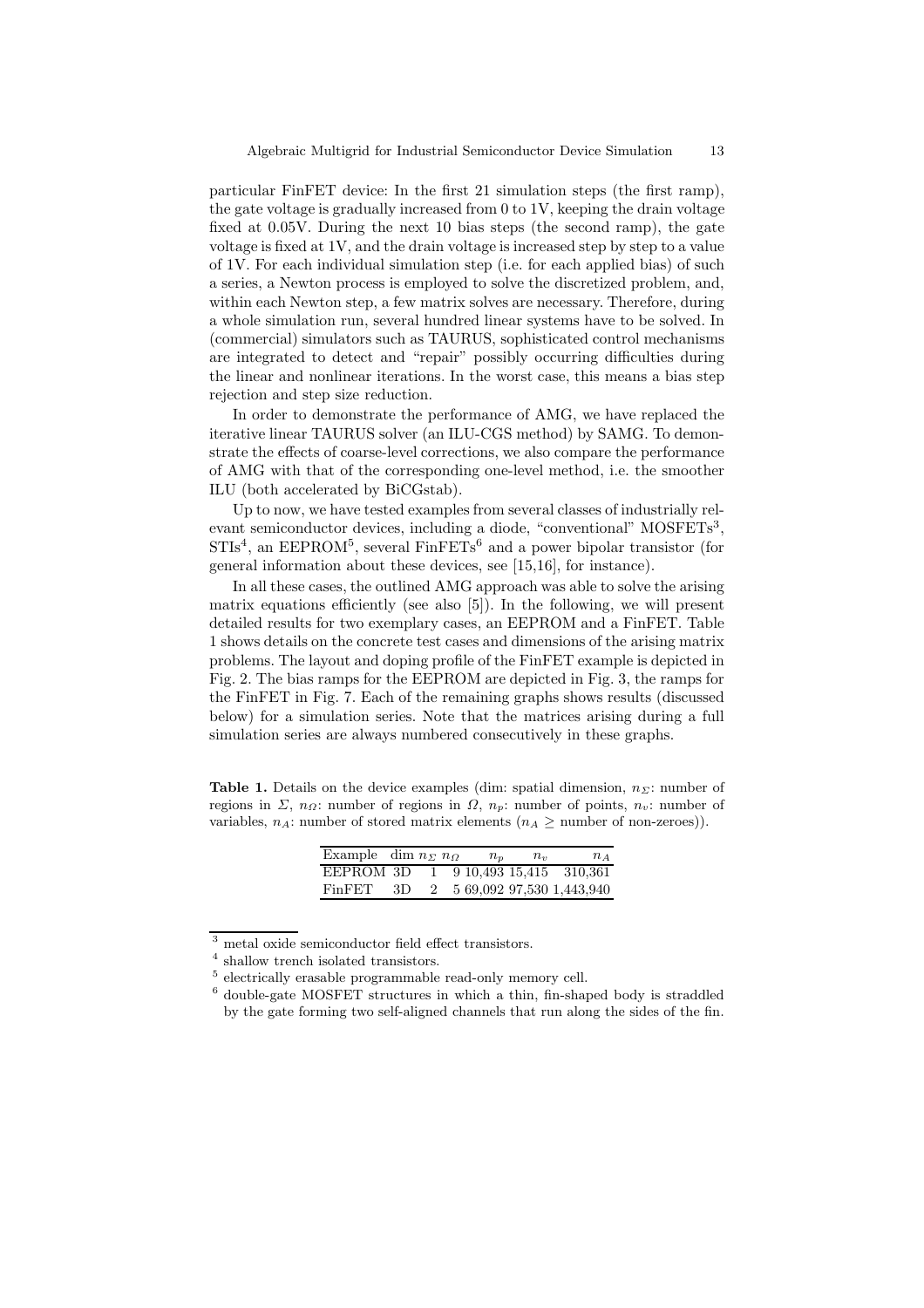

**Fig. 2.** FinFET example: layout and grid (left), doping profile of the wafer (right). Courtesy of Synopsys Inc.

The FinFET case represents the simulation of a modern device on a moderately large grid. Since a FinFET is fabricated on an SOI wafer, numerical difficulties arise due to the occurring floating region. The EEPROM example, which is rather small in terms of variables, was chosen because it exhibits an additional difficulty: for bias ramp (6), the system is extended by one equation (an algebraic condition) leading to a row with a zero diagonal. Such exceptional rows have to be treated separately during the AMG setup phase. Here, the corresponding row was simply excluded from the coarsening process.

For the examples considered, it can be observed that the linear TAURUS solver (ILU-CGS) does often not fulfill the prescribed convergence criterion (i.e. a residual reduction of at least  $10^{-3}$  within a maximum number of iterations). This is depicted in Figs. 4 and 8 (a value above the yellow line means a violation of the criterion, a value above the red line means divergence of the linear solver for the current matrix). Especially in the EEPROM case, the L2-norm of the last residual, denoted by  $||r_e||_2$ , is often more than  $10^5$ times larger than the first residual,  $||r_0||_2$ .

In contrast to this, the AMG approach shows a stable and fast convergence behavior for both examples. The convergence criterion is fulfilled in all cases, and hence, instead of  $||r_e||_2/||r_0||_2$ , average residual reduction factors,  $\rho$ , are depicted in Figs. 6 and 10. The average residual reduction factors are usually lower than 0.5 and often much better, and less matrix solves were necessary during the Newton steps (see Tables 2 and 3), especially in case of the larger example, i.e. the FinFET.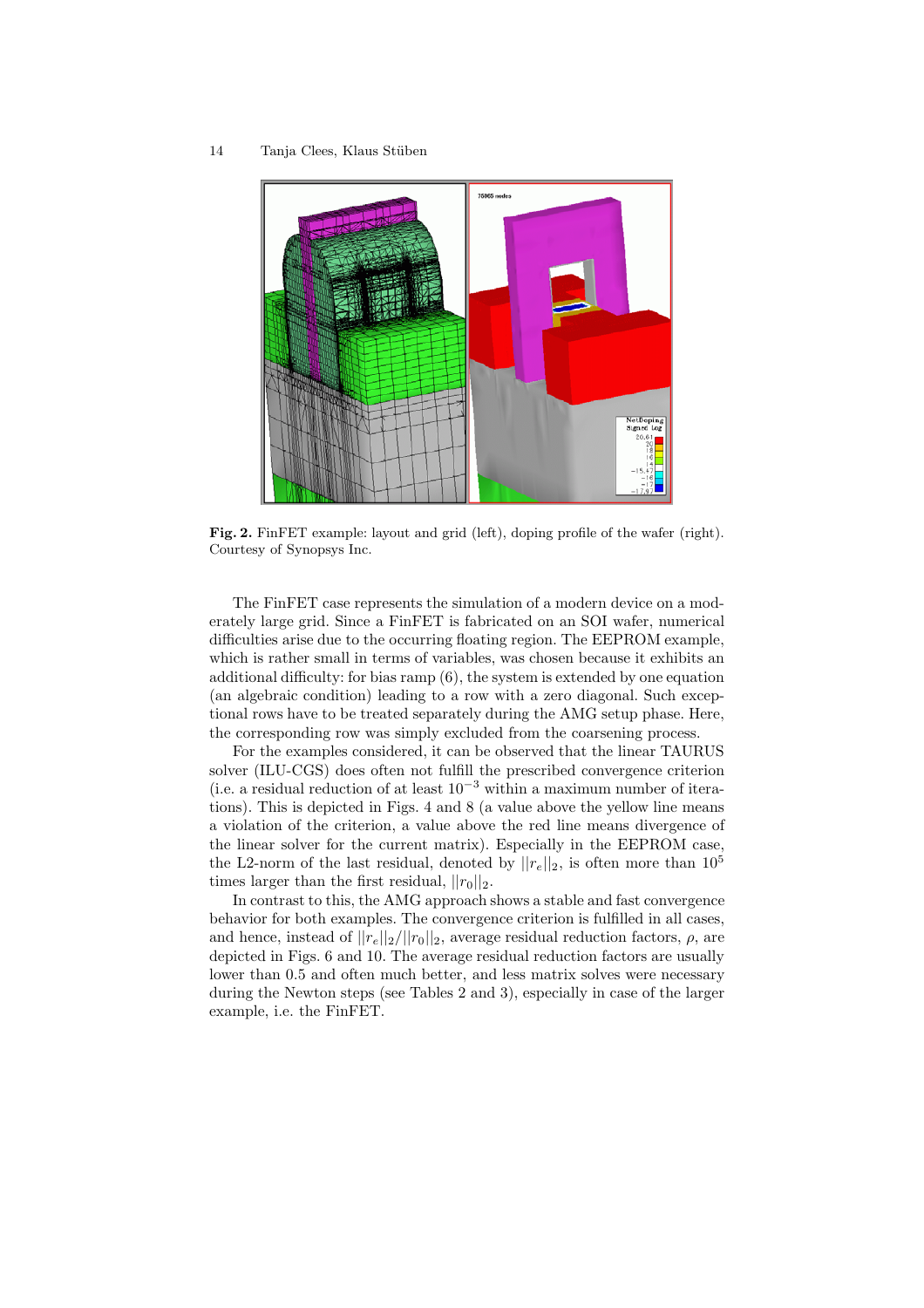A comparison of AMG-BiCGstab with the corresponding one-level solver, ILU-BiCGstab, demonstrates that this drastic improvement of robustness and convergence speed is caused to a large extent by employing a hierarchy: In contrast to AMG-BiCGstab, ILU-BiCGstab exhibits average residual reduction factors which are close to or sometimes even larger than 1 (divergence). Additionally, ILU-BiCGstab needs (much) more matrix solves, even more than ILU-CGS (see Tables 2 and 3).

Tables 2 and 3 also show timings for full simulation runs, including meshing and assembling of the matrices (the test character of the TAURUS interface to SAMG leads to extra overhead for transfer of the matrix data to SAMG). Whereas for the smaller EEPROM example the TAURUS solver is considerably faster than AMG-BiCGstab, the efforts for employing the more robust but a bit more expensive AMG approach are paid off for the larger FinFET example.

One should point out that both test cases are still rather small - and too small to demonstrate "real" advantages of AMG over one-level solvers in terms of computational speed. However, since AMG clearly shows a very robust behavior and fast convergence, it can be expected that for increasingly larger problem sizes AMG will be increasingly more efficient than one-level solvers.

**Table 2.** EEPROM example. Timings and number of necessary matrix solves. "total" is the total wall-clock time in hours needed for the whole simulation run. "SAMG" is the part of "total" which SAMG needed to solve the matrices.

| approach             | $\sharp$ matrices total SAMG |      |       |
|----------------------|------------------------------|------|-------|
| <b>TAURUS</b> solver | 538                          | 2.38 |       |
| $AMG-BiCGstab$       | 520                          | 3.81 | 2.19  |
| ILU-BiCGstab         | 560                          | 4.31 | -2.56 |

**Table 3.** FinFET example. Timings and number of necessary matrix solves. Description as for Table 2.

| approach             | $\sharp$ matrices total SAMG |       |      |
|----------------------|------------------------------|-------|------|
| <b>TAURUS</b> solver | 157                          | 4.46  |      |
| $AMG-BiCGstab$       | 100                          | 4.27  | 3.25 |
| ILU-BiCGstab         | 216                          | 11.49 | 9.15 |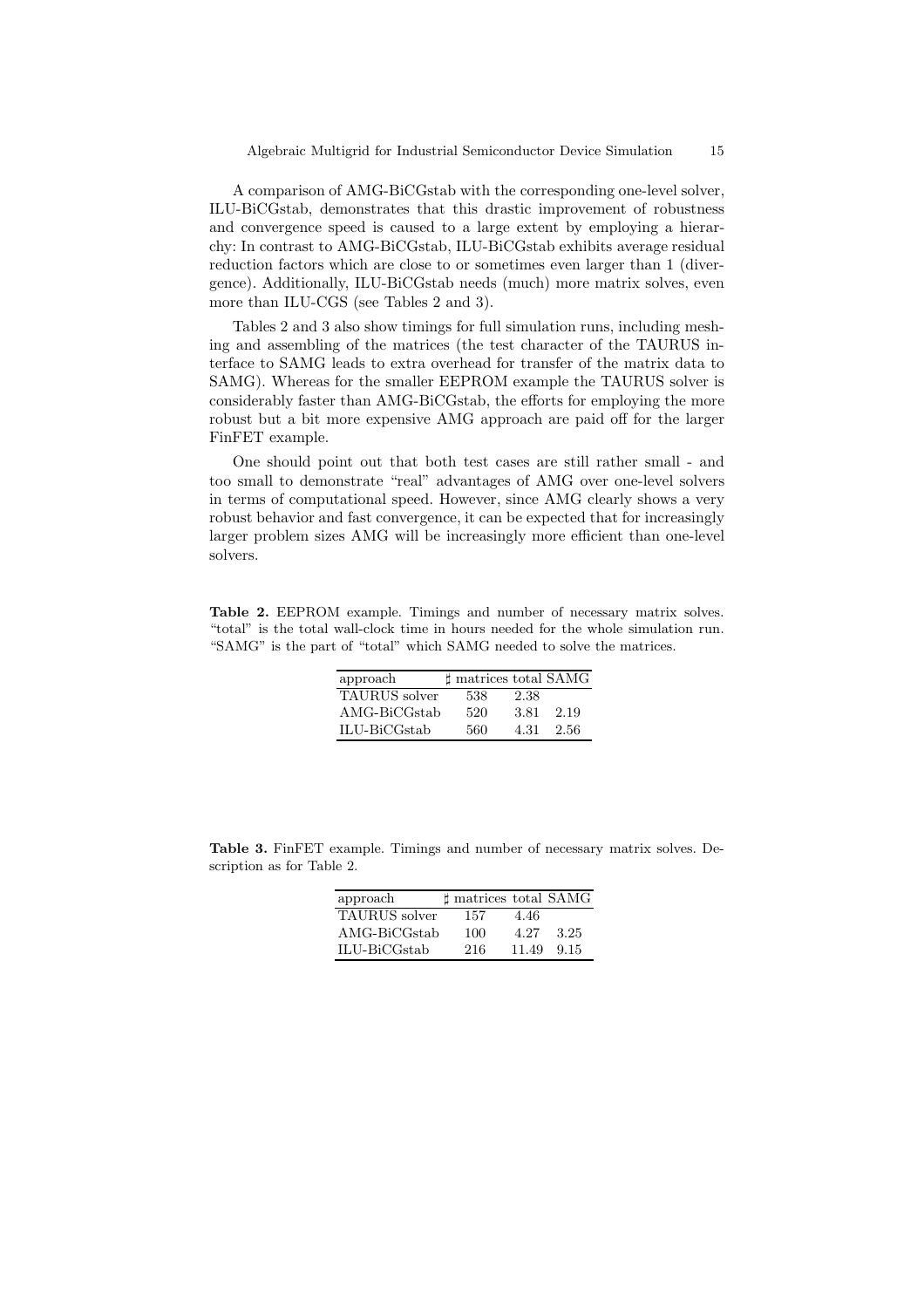## **4 Conclusions**

AMG approaches for solving systems of PDEs were presented and discussed. Especially a general framework for point-based approaches was described, which employs a primary matrix to construct a point-based coarsening. Several possibilities for selecting a primary matrix and for the computation of the final interpolation weights were outlined. Recent results for applications in semiconductor device simulation were presented, which demonstrate that robust and rapidly converging point-based AMG methods can be obtained using this framework. The tested point-based methods have the potential to replace one-level preconditioners of the type commonly used in industrial device simulators today.

**Acknowledgement.** The authors would like to thank Synopsys Inc. for providing a test license of TAURUS with an interface to SAMG and the examples mentioned.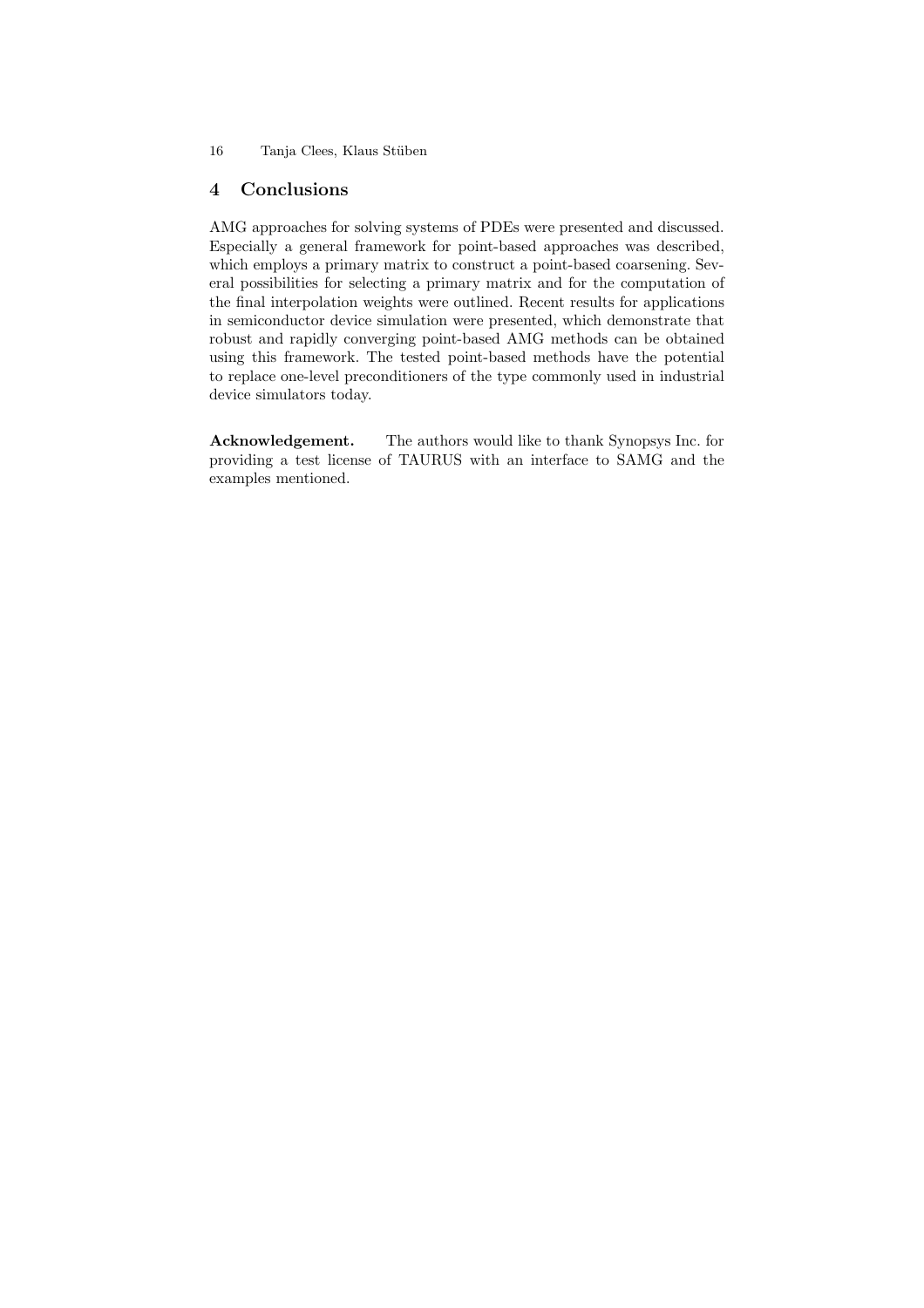

**Fig. 3.** EEPROM example. Bias steps.



**Fig. 4.** EEPROM example. Convergence results for TAURUS solver: Last residual,  $||r_e||_2 = ||Au_e - f||_2$ , divided by first residual,  $||r_0||_2 = ||Au_0 - f||_2$ .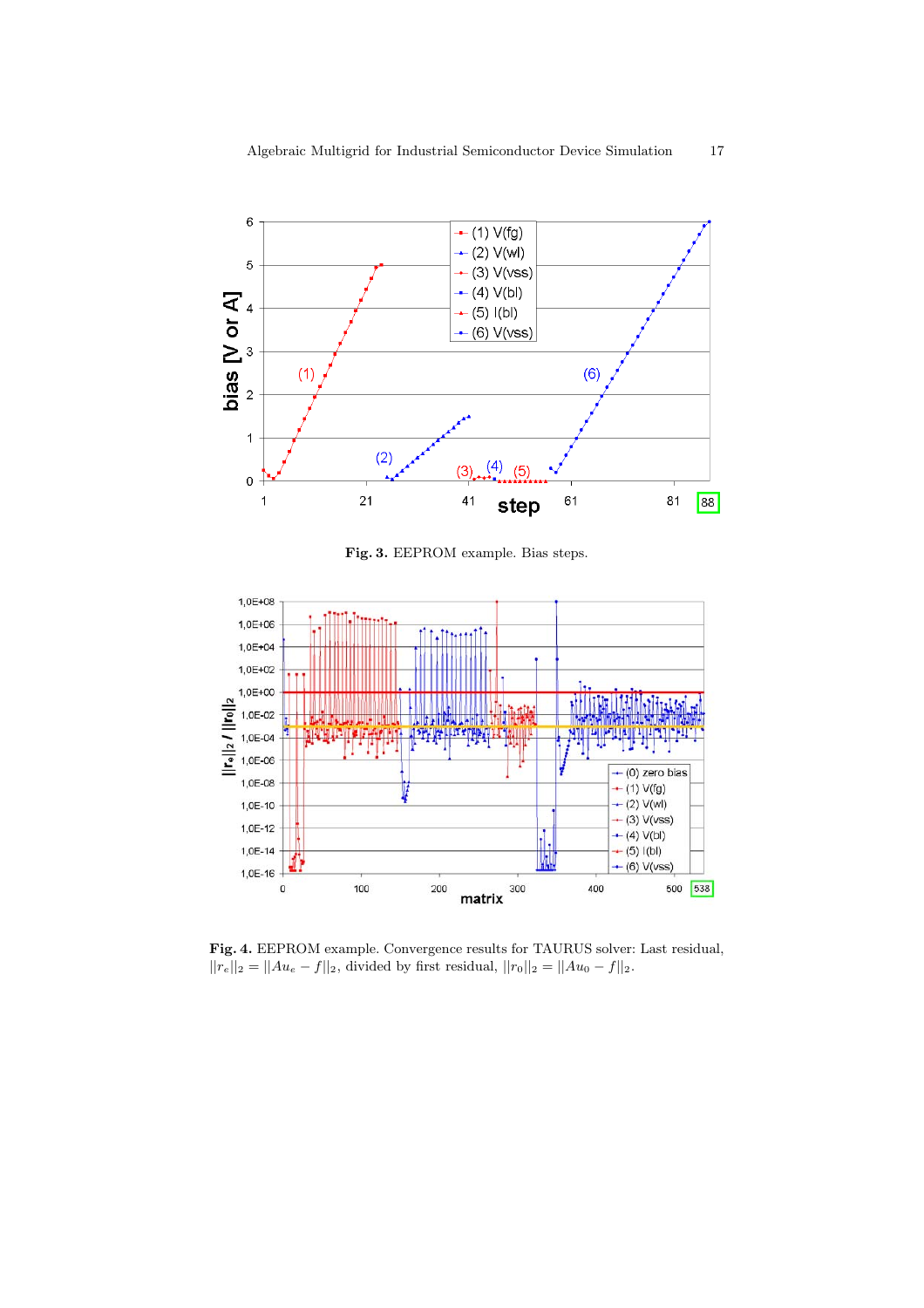

**Fig. 5.** EEPROM example. Results for ILU-BiCGstab: Average residual reduction factors,  $\rho$ .



**Fig. 6.** EEPROM example. Results for AMG-BiCGstab: Average residual reduction factors,  $\rho.$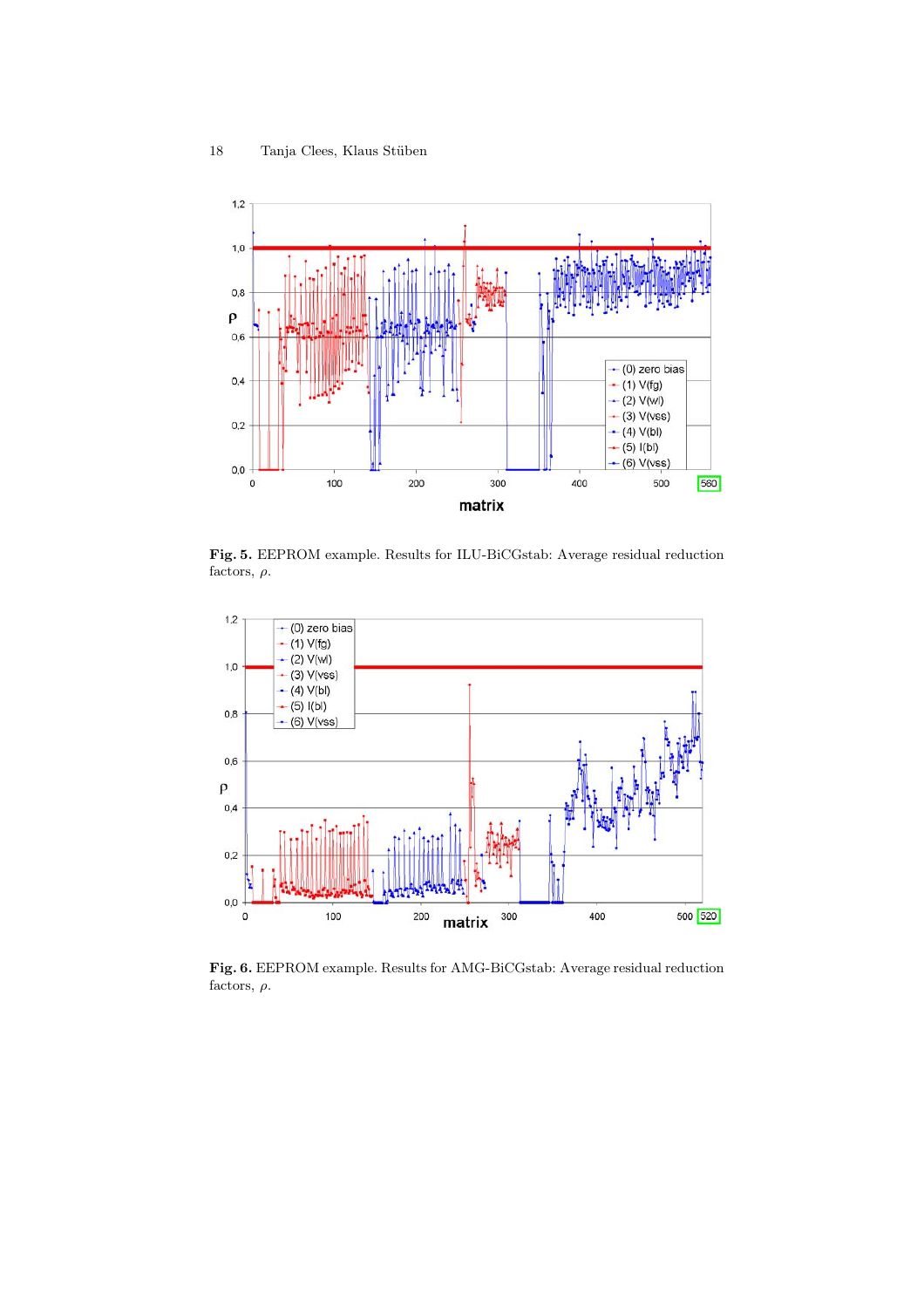

**Fig. 7.** FinFET example. Bias steps.



**Fig. 8.** FinFET example. Convergence results for TAURUS solver: Last residual,  $||r_e||_2 = ||Au_e - f||_2$ , divided by first residual,  $||r_0||_2 = ||Au_0 - f||_2$ .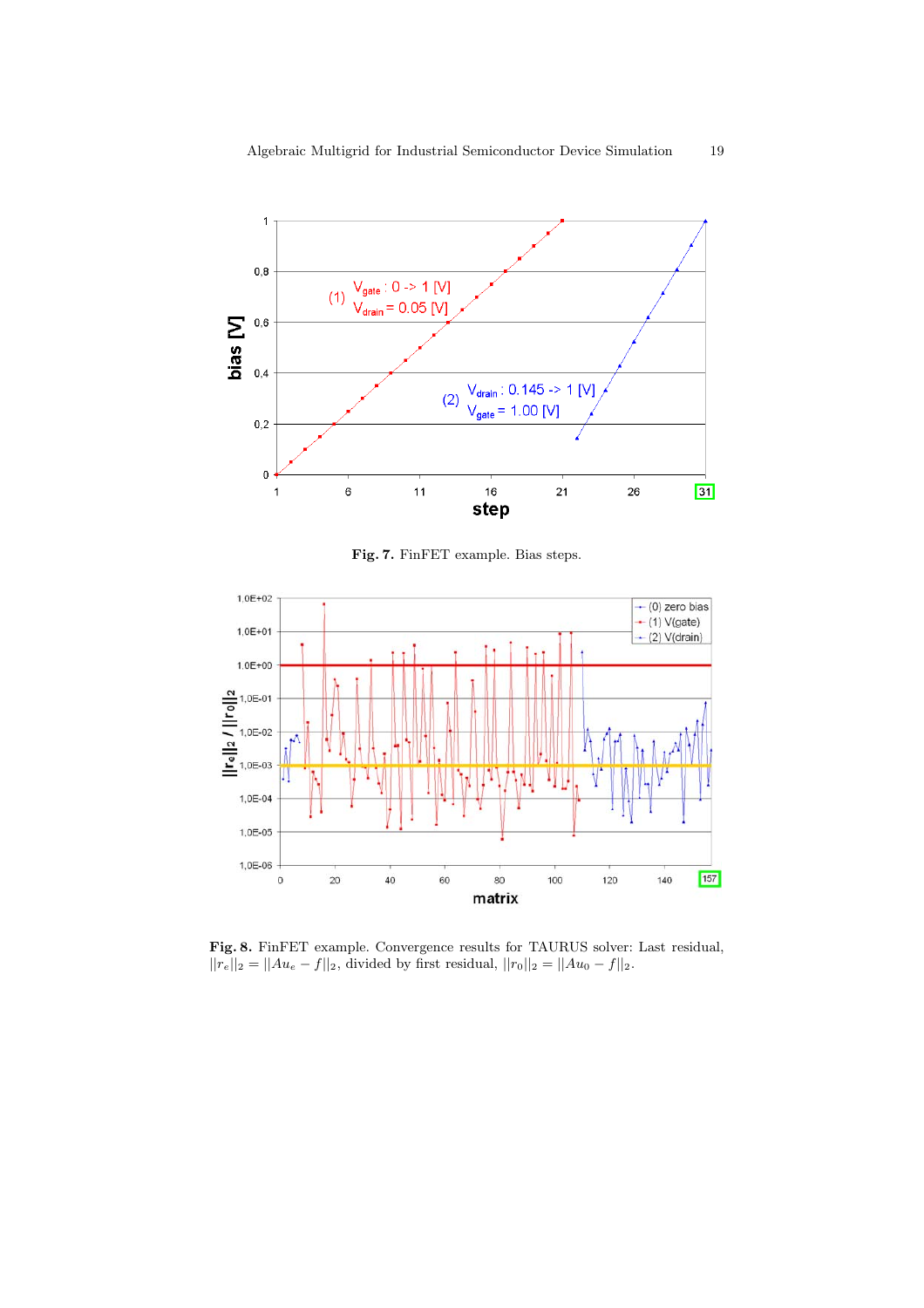

**Fig. 9.** FinFET example. Results for ILU-BiCGstab: Average residual reduction factors,  $\rho$ .



**Fig. 10.** FinFET example. Results for AMG-BiCGstab: Average residual reduction factors,  $\rho$ .